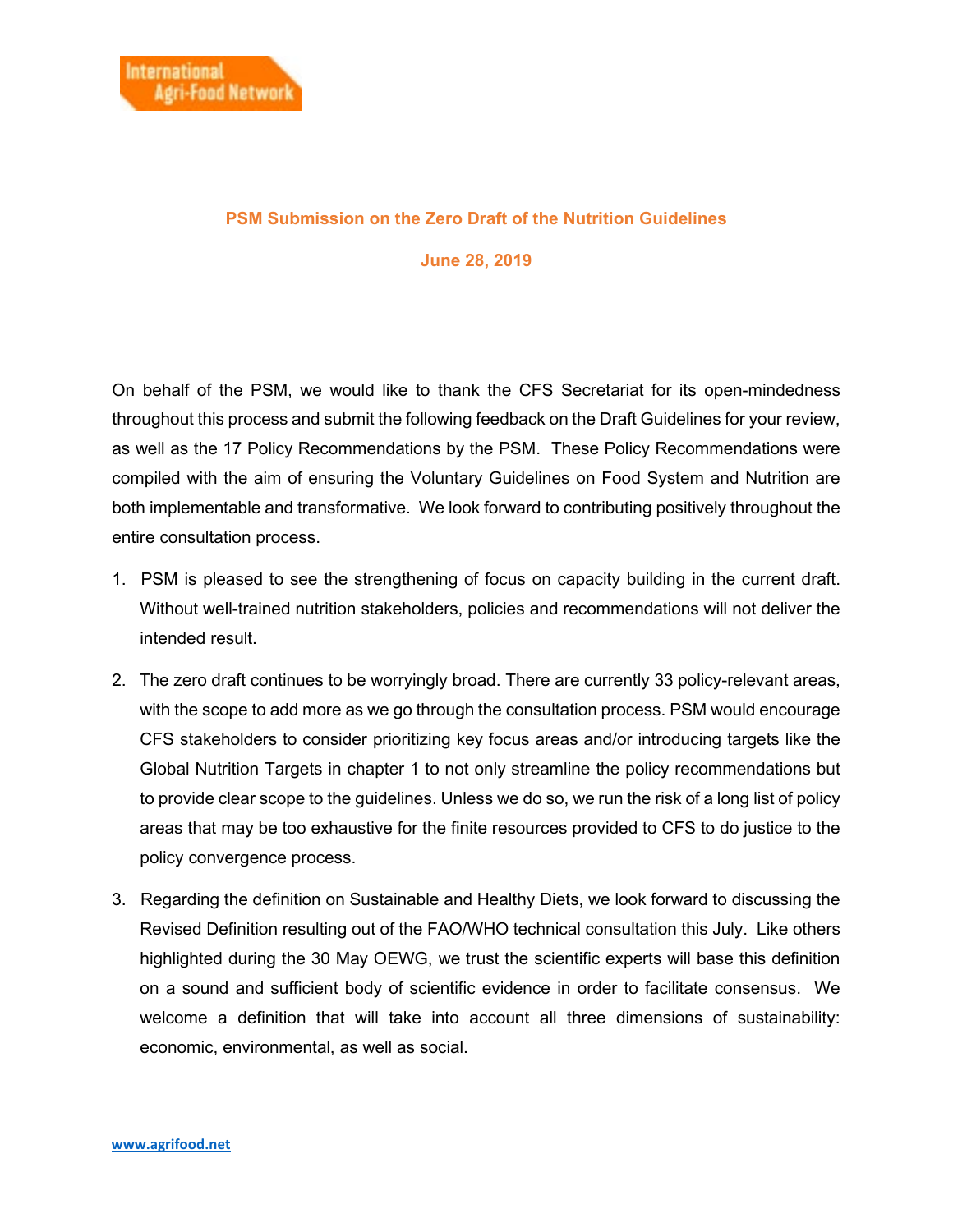- 4. On para 36, the systemic and holistic and evidence-based approach should be updated to add science and evidence-based approach. There was a strong call during the two OEWG sessions for greater scientific and evidence basis for the guidelines.
- 5. On para 40, to avoid duplication, PSM recommends creating a list of international bodies whose work is relevant to the policy convergence process.
- 6. PSM would like to recommend including developing multi-stakeholder partnerships, in line with SDG 17, as one of the guiding principles should be followed to contribute to reshaping or promoting sustainable food systems, enabling healthy diets, improving nutrition and promoting sustainable development. While Section IV refers to knowledge sharing and exchange of experience, PSM encourages an exchange of best practices and successes, using case studies and concrete examples.
- 7. In reference to Chapters 3 and 4: please find the following suggestions:
- a. Food Loss and Waste and food safety are cross-cutting across the entire food system. PSM encourages CFS stakeholders to either add these to each of the three policy entry points (food supply chain, food environment and consumer behaviour) as policy-relevant areas or create a special section called cross-cutting policy entry points. Please also see paragraphs 2 and 9 of the 17 PSM Policy Recommendations attached.
- b. PSM recommends the addition of technology development and adoption as a key policy area. These guidelines should promote and foster the development of innovative technology to support food system transformation in technologies that support sustainable food production, improve food safety and infrastructure.
- c. Issues of affordability are not addressed sufficiently in the current draft. We must consider: what is the magnitude and distribution of cost to consume a healthy diet? For example, a recent analysis conducted by GAIN of data from Bangladesh, Malawi, Brazil and Zimbabwe found that it would cost approximately 52% of per capita household income to purchase the recommended fruit and vegetable for all household members. Financial interest is, naturally, a fundamental shaper of the food system.
- d. Para 52 on Food Quality describes the physical, chemical and sensorial attributes of food and refers, among other things, to the composition and may include aspects of the way food is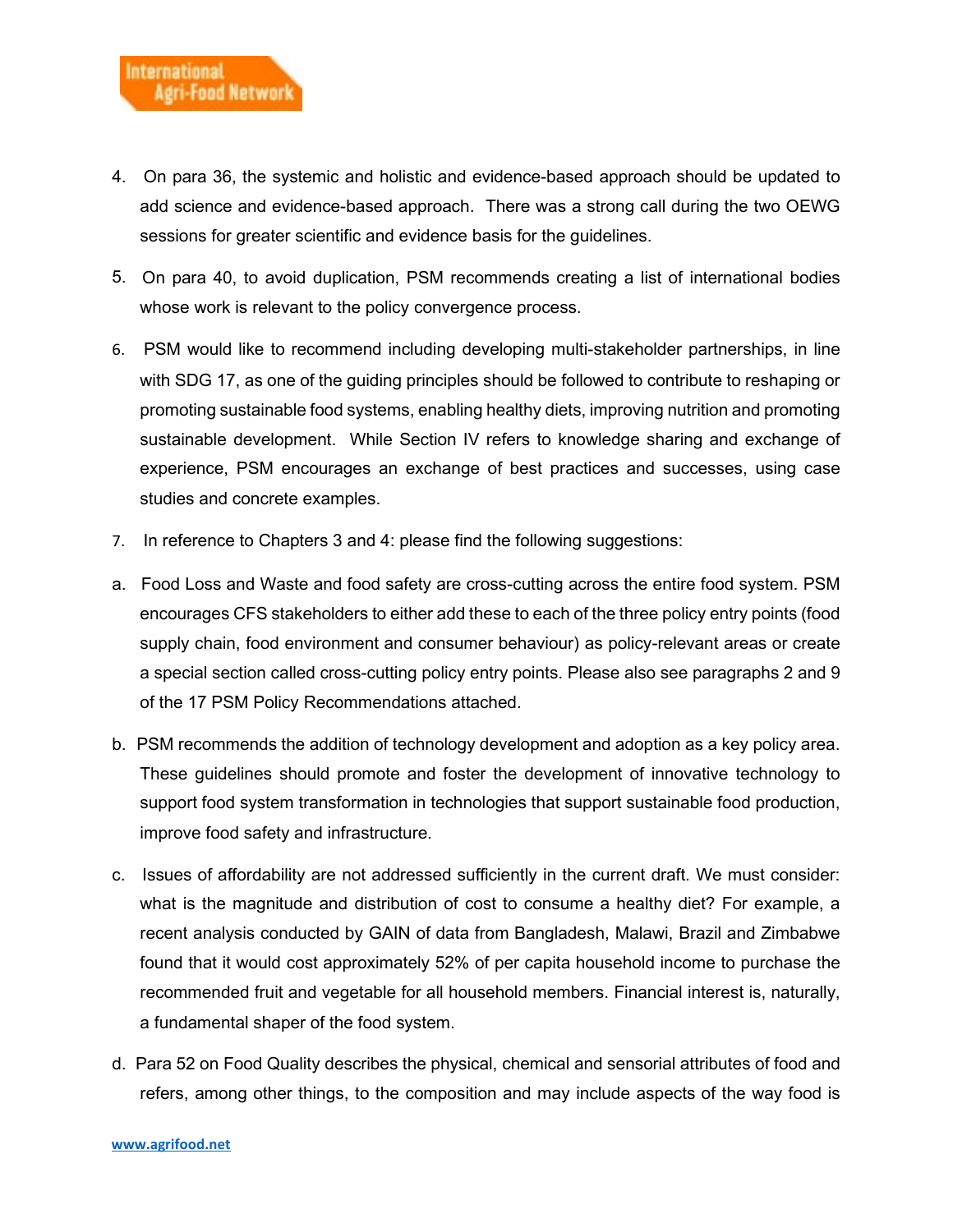produced, stored and processed. The definition of Food Safety would benefit from previously accepted language on this, as well as references to Codex Alimentarius references. The inclusion of chemical additives also raises concern, since there are many that are safe and contribute to food safety and quality. Moreover, the use of certain "agriculture practices" is vague, and therefore, the PSM recommends deleting the text from the draft.

- e. Regarding the language in the section on Food Supply Chains, Processing and Packaging implies a reality for smallholder farmers – that enabling smallholders to process and package foods ensures both nutrition and income generation – that is often unattainable, as smallholders frequently aren't able to compete with the high quality and low price of commercially processed and packaged foods. Instead, we suggest the Draft take the more nuanced view that, to help secure a nutritious food supply and in turn enhance nutrition, health and income generation, the capacity of smallholders and small entrepreneurs to reach consumers must be strengthened. This can in some cases mean improving their own capacity to process and package foods. However, in many cases the most efficient way is to link small producers to industrial scale food processors, where food products can be processed and packed to reach the highest possible standards of food quality and safety. Please also see paragraph 4 of the 17 PSM Policy Recommendations attached that highlighted the need to support value chain development and adoption of innovative practice to support the transition of all forms of agriculture systems.
- f. Under the section: Food Supply Chains, Retail and Markets, point a) Support to Smallholders, we suggest adding that "Linking smallholders to industrial value chains helps farmers reach market on a regular basis, and their produce can be processed and packed to reach the highest possible standards of food quality and safety." This addition complements the existing solutions of information technology and capacity building, both of which PSM very actively supports as foundational strategies within the Guidelines. Please also see paragraph 4 of the 17 PSM Policy Recommendations attached.
- g. Under the Section Food Quality and Safety; namely, para 53 a) "Food Safety and Traceability" stands out namely because it only singles out food storage as a way to "increase the amount, safety and quality of the available food". Here, reference to the whole value chain should be included, and we suggest the following text: "To increase the amount of available food and to maintain food safety and quality, the food must be handled, transported, stored, processed